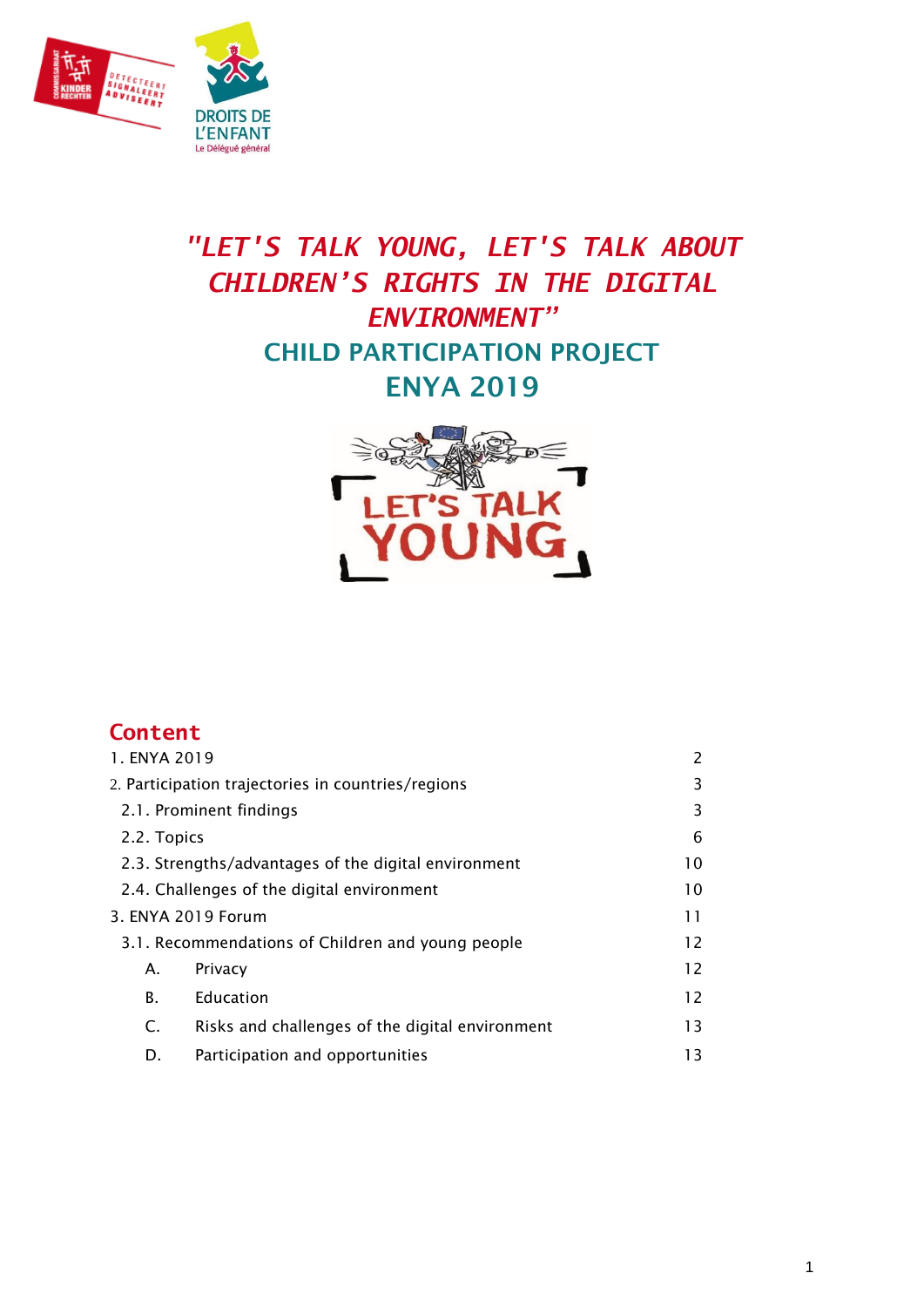# <span id="page-1-0"></span>**1. ENYA 2019**

The ENYA 2019 *"Let's Talk Young, Let's Talk About Children's Rights in the digital environment!"* child participation project aims to give children and young people in Europe the opportunity to raise their voice on issues connected to children's rights in the digital environment.

Children and young people from 18 ENOC countries/regions – *Albania, Andalusia (Spain), Belgium (FL), Belgium (FR), Basque Country (Spain), Catalonia (Spain), Cyprus, Estonia, France, Georgia, Iceland, Italy, Malta, Northern Ireland (UK), Norway, Poland, Scotland (UK) and Wales (UK)* - took part in the project. Participating ENOC member institutions used different methodologies to recruit and involve children and young people and explored different child participation tools and methods to collect and reflect children and young people's views and opinions.

#### **Country trajectories**

During the period February-June 2019, country teams conducted several physical meetings with children and young people using different formats: group discussions, focus meetings with relevant experts in the field, arts, digital workshops, etc. Involved children and young people hereby had the chance to explore their rights in relation to the different opportunities and challenges the digital environment poses.

#### **ENYA 2019 Forum**

At the final stage of country activities, participating children and young people elected two representatives (per country/region) who, accompanied by the ENYA country coordinator, participated in the ENYA 2019 Forum that took place between 25-26 June 2019 in Brussels.

Thirty-seven young people aged between eleven and eighteen years old, eighteen ENYA coordinators and seven Ombudspersons for Children's Rights<sup>1</sup> met over the two day event.

During the ENYA Forum, children and young people of each participating country/region presented their country activities. They participated in digital workshops and put together a creative video in which they addressed their opinion and recommendations concerning the digital environment. Participating children and young people held an interactive discussion with the ombudspersons present and engaged in four different focus groups on self-chosen themes: (1) education, (2) privacy, (3) opportunities and (4) challenges of the digital environment. At the final session, children and young people drafted a set of common recommendations on their rights in the digital environment for ENOC.

1

 $^{\rm 1}$  Geneviève Avenard, Children's Defender, France; Koulla Yiasouma, Northern Ireland Commissioner for Children & Young People; Niall Muldoon, Ombudsman for Children, Ireland; Bernard De Vos, Ombudsperson for Children's Rights, Belgium; Salvör Nordal, Ombudsman for Children, Iceland; Nejla Peka, Commissioner for Children's Rights, Albania; Bruce Adamson, Children and Young People's Commissioner Scotland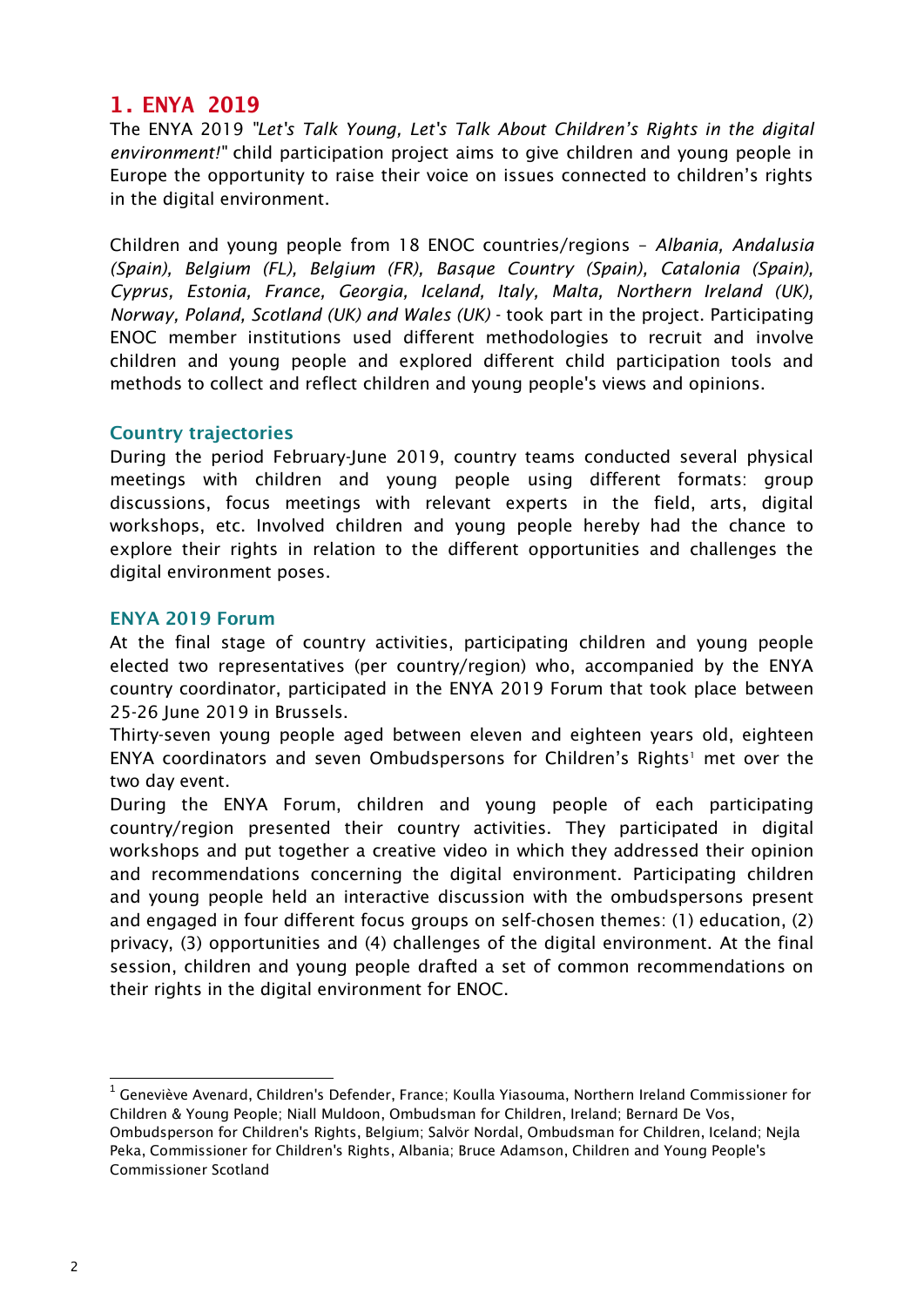This report presents an overview of the input children and young people provided during ENYA 2019 and were conducted by the Belgian offices (FL  $+$  FR) of the Children's Right Commissioners.

# <span id="page-2-0"></span>**2. Participation trajectories in countries/regions**

#### **Information on participating countries**

This section provides a brief overview of the input children and young people provided during the ENYA participation trajectories organized by local ombudspersons' offices. The information was gathered through reports from the national trajectories and through a questionnaire drawn up by the Flemish office of the Children's Rights Commissioner.

A total of **16 offices**: Albania, Andalusia (Spain), Basque Country (Spain), Belgium (FL), Belgium (FR), Catalonia (Spain), Cyprus, Estonia, France, Iceland, Italy, Malta, Norway, Northern Ireland (UK), Scotland (UK) and Wales (UK) shared information on the input children gave during the trajectories.

#### <span id="page-2-1"></span>**2.1. Prominent findings**

A thematic analysis of children and young people's input during country activities provides some meaningful findings.

#### **A. The experience of digital challenges seems correlated with a lack of digital knowledge and skills**

In countries where children discussed a lot of negative aspects and **challenges of the internet** (online risks related to a lack of privacy, hate speech, sexting,…) children and young people (YP) also pointed out at the lack of information and education about the internet.

In addition, YP addressed the responsibility of **school** curricula to provide them with information about the digital environment and digital skills in order to be fully able to access and exercise their (digital) rights.

#### **B. The use of digital media in school seems correlated with digital knowledge and skills**

A difference between countries has to be acknowledged here. Some groups of children and young people perceive their **schools as lagging behind in the use of digital media**. They lack the use of media in class. In other groups, other countries, children and young people **can't imagine school without the use of digital media** (in classes, for homework, to share results etc).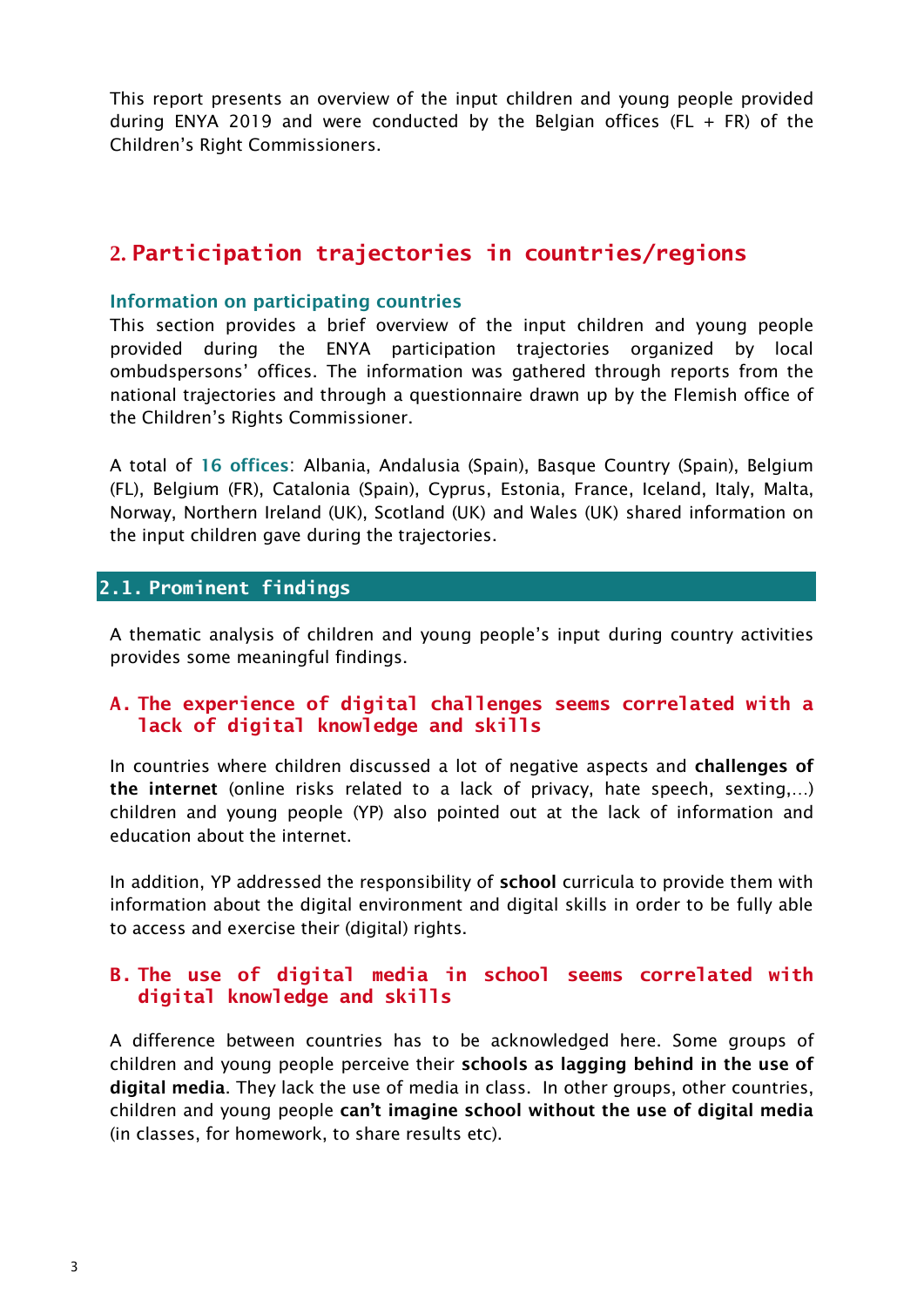The use of digital media seems related to the digital knowledge and digital skills children and young people perceive to have. Groups of YP that often mentioned the lack of digital media use / lack of courses on digital media in school, also experience a lack of information on the digital environment and digital skills themselves, and vice versa.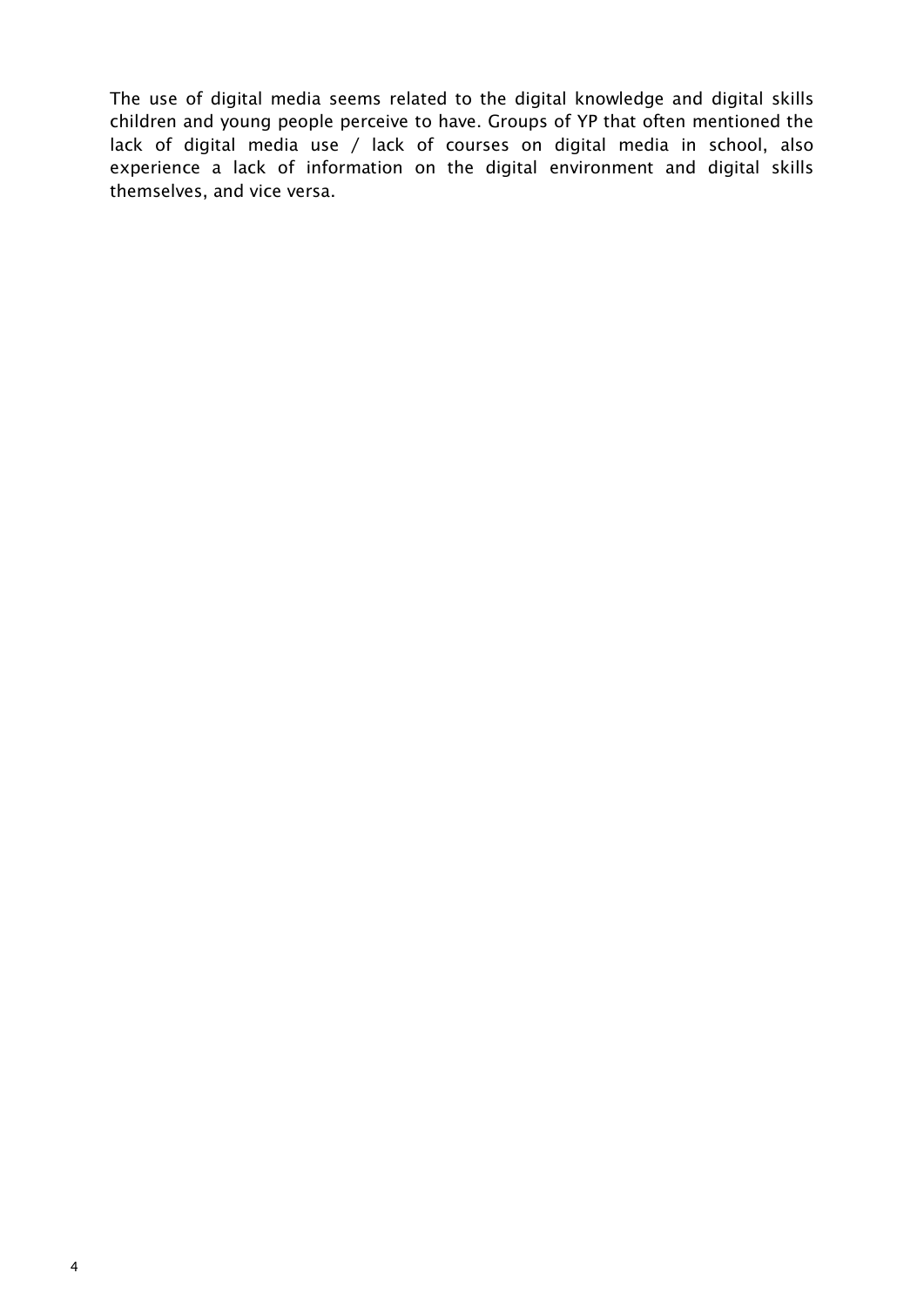#### **C. Children who know their rights are more likely to claim them, as well as respect the rights of others**

Children and young people want to learn how to use digital media in a responsible and constructive way. They want to know more about their rights. Children and young people stress the importance and need of **accessible, understandable and trustworthy information**.

This brief analysis of the input children and young people provided during the trajectories shows that the more knowledge children and young people have on their rights in the digital environment and how to use the digital environment, the more they also tend to use the digital environment in a safe and constructive way. They are not only more likely to claim their own rights, but they also make more efforts to respect the rights of others.

For example, in the case of sexting (when private pictures of a young person are spread through the internet without their consent), children and young people who showed more knowledge on their rights and on the use of digital media, not only thought about ways to protect the victim of sexting, but also thought about ways to prevent sexting in general and to deal with the perpetrator in a respectful way. In other cases, children and young people tend to blame the victim more and thought less about the rights and responsibilities of each person involved.

#### **D. Balancing views: possibilities and challenges, rights and responsibilities**

Children and young people seem to have **a balanced and broad view on the digital environment**. They discussed their own rights and responsibilities as well as the rights and responsibilities of other actors involved. Topics seem never to be approached 'in black and white', but in a very balanced way.

For example when the topic of online privacy is discussed, YP pointed out that different actors have a role in this. Throughout the different trajectories YP mentioned they have to learn to act in a responsible way to protect their online privacy. They look at **teachers**, **parents**, **peers** and the **media** to support them herein. They also expect adults to 'practice what they preach and to give a good example, for example by not putting pictures of their children online without their consent, by not constantly being on their mobile phone' etc.

YP indicated that **companies and apps also have a degree of responsibility** in this. They can't just do what they want but they have to **respect the rights of (young) people**. These companies and apps also have to **explain** in a **transparent**, **accessible** and **understandable** way what will happen to the content that YP share online, so YP can make a well-informed decision.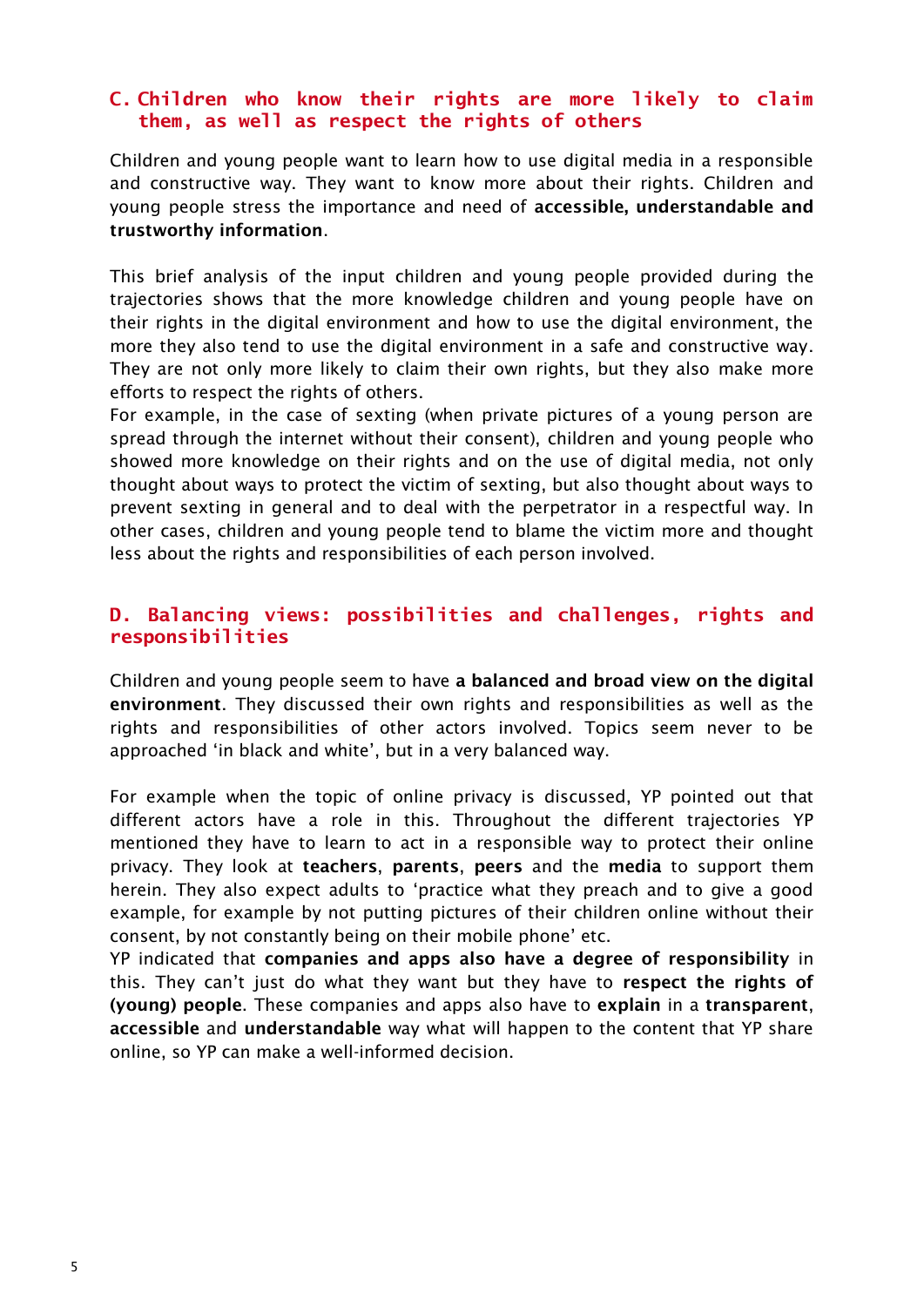# <span id="page-5-0"></span>**2.2. Topics**

This section provides a brief overview of the topics that were mostly discussed by children and young people. Yet, the observation has to be made that some participation trajectories were *pre-structured* around certain topics by the ombudspersons' offices. In some cases the topics could therefore tell us more about what ombuds offices think is relevant and important for children and young people concerning the digital environment - rather than what is of greatest concerns for the young people when talking about the digital environment.

The list of topics is based on the first ENYA documents and questionnaires on the digital environment.

The topics indicated with '1" were, to a greater or lesser extent, discussed by each group. Followed by "2" and "3"…

| <b>Topic</b>                         |              | Views and recommendations of young people                                                                                                                                                                                                                                                                                                                                                                                                                                                                                                                                                                            |
|--------------------------------------|--------------|----------------------------------------------------------------------------------------------------------------------------------------------------------------------------------------------------------------------------------------------------------------------------------------------------------------------------------------------------------------------------------------------------------------------------------------------------------------------------------------------------------------------------------------------------------------------------------------------------------------------|
| <b>Fake</b><br>news/fake<br>accounts | $\mathbf{1}$ | Children pointed out at the difficulty to distinguish<br>$\blacksquare$<br>fake news/information from true news/information;<br>This topic is also discussed under "information": YP<br>$\overline{\phantom{a}}$<br>argue that schools, parents - and (social) media<br>platforms themselves should provide them with<br>knowledge and skills to be able to distinguish fake<br>information form true information.                                                                                                                                                                                                   |
| <b>Education</b>                     | 1            | Digital media is used a lot at school;<br>$\overline{\phantom{a}}$<br>Schools can't teach everything YP require to know<br>$\overline{\phantom{a}}$<br>about the digital environment;<br>YP felt that education on the digital environment<br>should start from a young age;<br>YP feel their parents need education on the digital<br>environment;<br>Schools should play an important role in the knowledge<br>children and young people have on the digital<br>environment and their rights in it. YP want to receive<br>more information at school: through lessons, school<br>debates, lectures of experts etc. |
| <b>Digital literacy</b>              | $\mathbf{1}$ | YP are in need of more information/guidance/training<br>$\blacksquare$<br>at school;<br>YP also feel their parents lack both the skills and the                                                                                                                                                                                                                                                                                                                                                                                                                                                                      |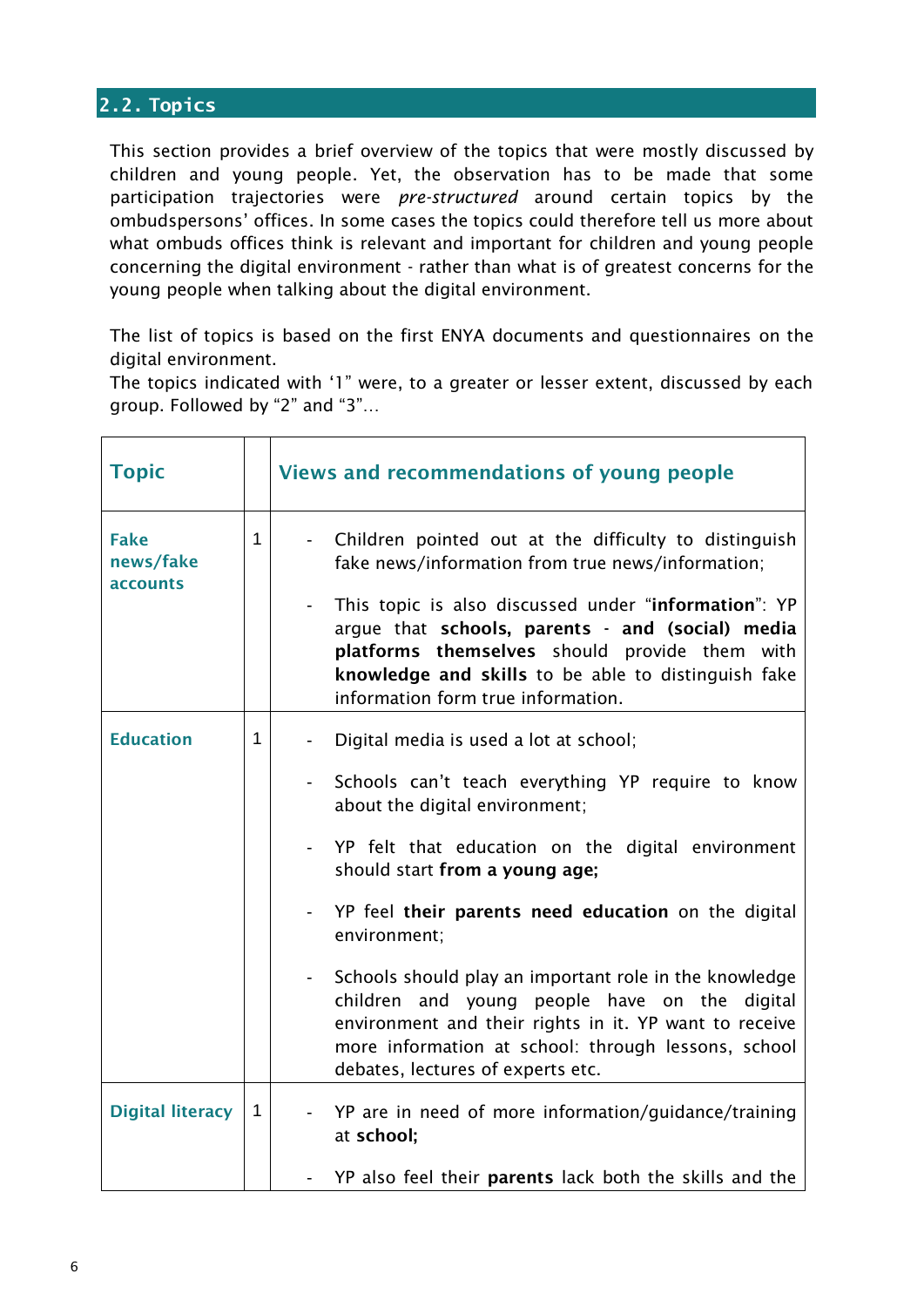|                                             |             | information<br>digital<br>support them in<br>the<br>to<br>environment;                                                                                                                                                                                            |
|---------------------------------------------|-------------|-------------------------------------------------------------------------------------------------------------------------------------------------------------------------------------------------------------------------------------------------------------------|
|                                             |             | YP want to be able to support each other in the use of<br>digital media (peer support);                                                                                                                                                                           |
|                                             |             | YP address the importance of critical thinking - YP<br>should be educated to be able to use the internet and<br>digital media; to learn where they can find reliable<br>information; to learn to distinguish between false/fake<br>and true news and information. |
| <b>risks</b><br><b>Online</b><br>and safety | $\mathbf 1$ | The topic of sexting was discussed a lot:<br>In some countries YP seemed unaware of the<br>potential negative consequences - here children<br>also tend to blame the victim rather than the<br>person who made the content public;                                |
|                                             |             | In other countries YP were more aware of the<br>possible negative consequences of sexting. Here<br>the person who spread pictures without the<br>other persons' consent is blamed;                                                                                |
|                                             |             | School, parents and the media are mentioned<br>$\blacksquare$<br>as important actors that should educate YP on<br>online safety and responsible online behavior.                                                                                                  |
| <b>Information</b>                          | 1           | YP highlighted the importance of information that is<br>reliable,<br>accessible,<br>trustworthy<br>and<br>easily<br>understood - how can they distinguish between<br>information that is reliable or is not?                                                      |
|                                             |             | Access to information is also necessary for 'offline'<br>activities (f.e. schoolwork, bus schedules, )                                                                                                                                                            |
| Social media &<br>apps                      | 2           | YP think websites and social media apps have a<br>responsibility in:                                                                                                                                                                                              |
|                                             |             | communicating in a transparent, accessible<br>understandable way regarding<br>and<br>what<br>happens with the content they upload;                                                                                                                                |
|                                             |             | protecting their privacy;                                                                                                                                                                                                                                         |
|                                             |             | Presenting terms and conditions in an easier<br>shorter<br>and<br>make<br>them<br>to<br>way<br>understandable for everyone.                                                                                                                                       |
| <b>Civic</b><br>participation               | 2           | Learning about social issues is made easier through<br>the digital environment;                                                                                                                                                                                   |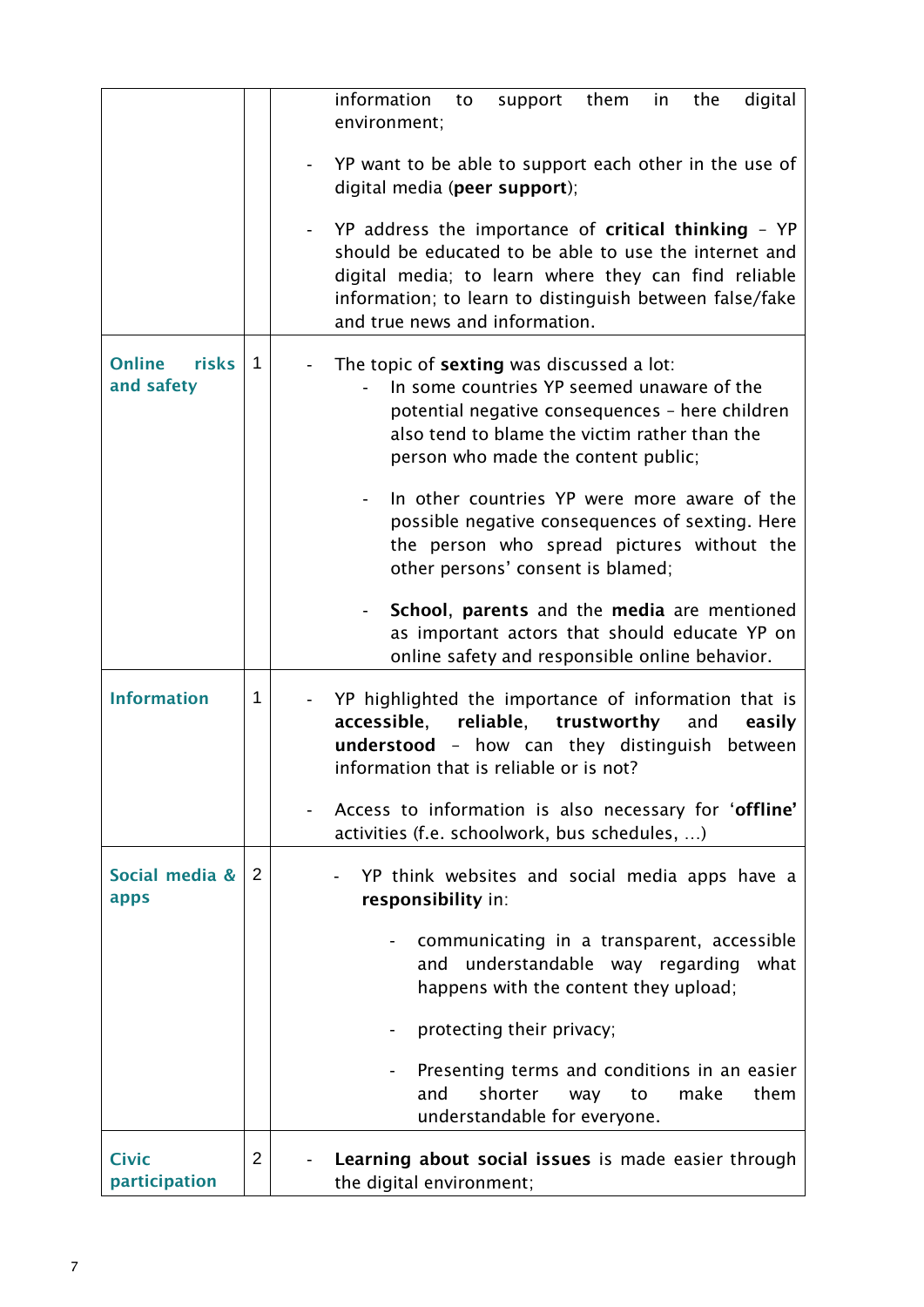|                                       |   | Participating online is easier, because there are more<br>people to reach;                                                                                                                                                                                                                                                                           |
|---------------------------------------|---|------------------------------------------------------------------------------------------------------------------------------------------------------------------------------------------------------------------------------------------------------------------------------------------------------------------------------------------------------|
|                                       |   | YP consider the digital environment as helpful to<br>promote and coordinate social movements with<br>constructive objectives like for example combating<br>climate change;                                                                                                                                                                           |
|                                       |   | YP argue that social media makes it easier for young<br>activists to get together and organize actions. This<br>should be strengthened for example by extra apps for<br>young activists to meet online.                                                                                                                                              |
| <b>Mental health</b><br>self-<br>(and | 1 | YP consider cyberbullying a big challenge that has to<br>be tackled;                                                                                                                                                                                                                                                                                 |
| image)                                |   | YP argue that social media makes people obsessed<br>with their looks which has an impact on their self-<br>image;                                                                                                                                                                                                                                    |
|                                       |   | The digital environment exposes YP into certain "types"<br>$\blacksquare$<br>of appearance, ideas and identity aspects - which has<br>an impact on the identity formation of YP, their self-<br>confidence and mental health in general;                                                                                                             |
|                                       |   | The Media has a responsibility in how children and<br>$\blacksquare$<br>young people are portrayed - this has an impact on<br>how young people perceive themselves;                                                                                                                                                                                  |
|                                       |   | Young people want more and more accessible support<br>for when something goes wrong online. They often<br>don't know where to go with their questions. This<br>support needs to be online (apps, chat, information) as<br>well as offline (teachers/youth workers who can be<br>trusted and have enough information on the digital<br>environment, ) |
| <b>Relationship</b><br>with parents   | 2 | YP discussed their rights to (online) privacy in<br>relation to their parents:                                                                                                                                                                                                                                                                       |
|                                       |   | They argued that parents should not be allowed<br>to share pictures or other personal information<br>about them without their consent;                                                                                                                                                                                                               |
|                                       |   | Parents should also not be allowed to scan<br>through their private chats on social media -<br>exceptionally if they are concerned about their<br>child's safety;                                                                                                                                                                                    |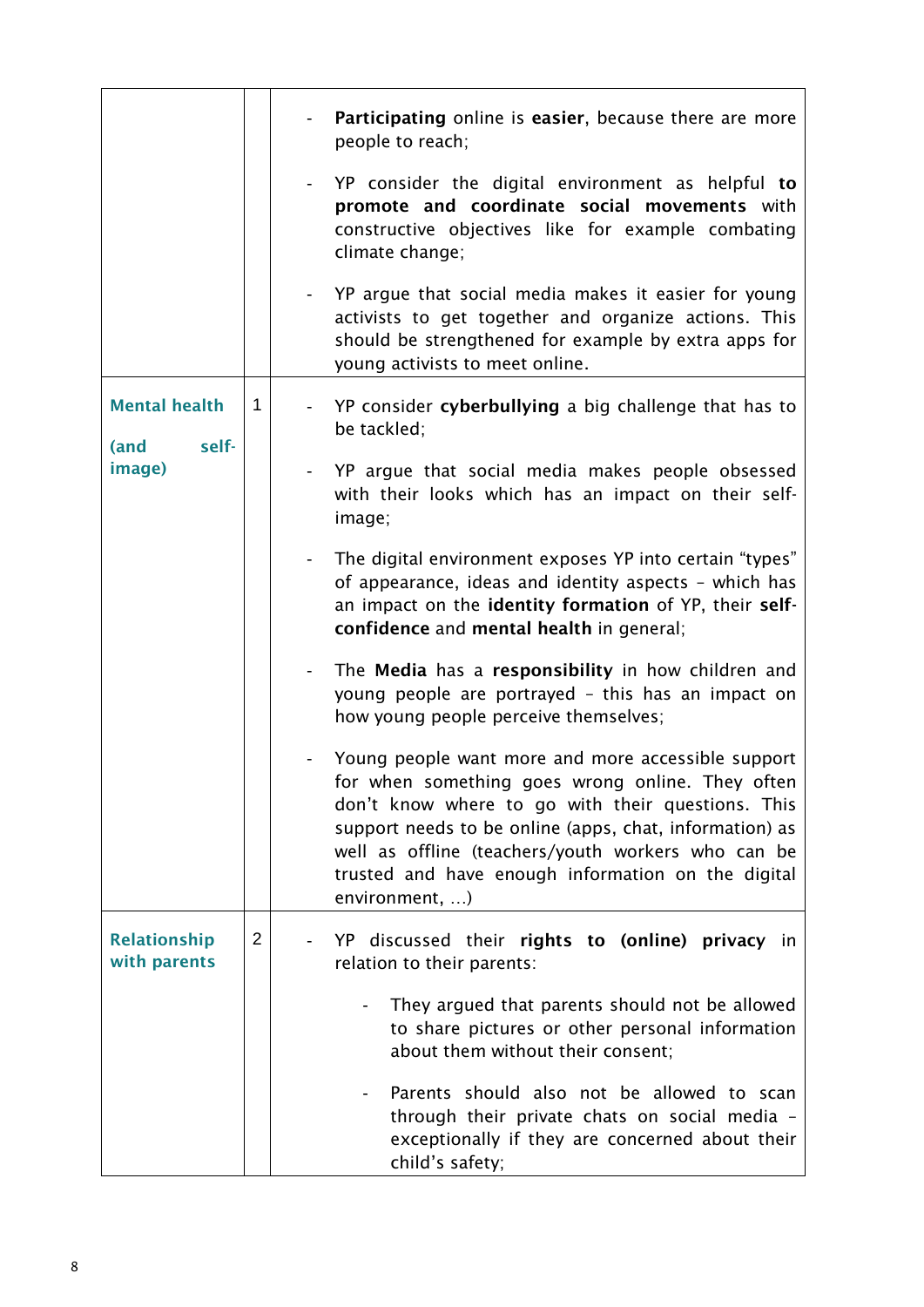|                         |   |                          | YP discussed their online skills and knowledge about<br>the digital environment in relation to their parents. In<br>most cases, YP feel their parents lack digital knowledge<br>and - skills to support them in the use of digital media;<br>YP discussed the frequency of use of digital media in<br>relation to their parents: parents need to show a good<br>example, like spending time with them without their<br>phone;<br>Some groups mentioned the difficulty to discuss their |
|-------------------------|---|--------------------------|----------------------------------------------------------------------------------------------------------------------------------------------------------------------------------------------------------------------------------------------------------------------------------------------------------------------------------------------------------------------------------------------------------------------------------------------------------------------------------------|
|                         |   |                          | social media use openly with their parents because<br>they're afraid parents will not support them or will<br>isolate them from the internet;                                                                                                                                                                                                                                                                                                                                          |
|                         |   |                          | Parental control should be possible according to age<br>and in a way the rights of YP are still protected.                                                                                                                                                                                                                                                                                                                                                                             |
| <b>Online - offline</b> | 1 |                          | What YP do/read/experience online has an impact on<br>their 'offline' lives;                                                                                                                                                                                                                                                                                                                                                                                                           |
|                         |   |                          | Through social media YP keep connected with their<br>'offline' friends, as well as sometimes with new people;                                                                                                                                                                                                                                                                                                                                                                          |
|                         |   |                          | The digital environment is part of YP lives;                                                                                                                                                                                                                                                                                                                                                                                                                                           |
|                         |   |                          | Digital devices should all show the screen time - this<br>can raise awareness among young people using them;                                                                                                                                                                                                                                                                                                                                                                           |
| <b>Privacy</b>          | 1 |                          | YP asked themselves what can happen with the content<br>they put online. YP think websites should provide<br>information<br>this<br>that<br>transparent<br>on<br>İS.<br>$\overline{\phantom{a}}$<br>understandable and accessible to them;                                                                                                                                                                                                                                             |
|                         |   | $\overline{\phantom{a}}$ | The terms and conditions of media platforms should<br>be accessible and easy to read for everyone. To make it<br>even more accessible, websites could create a video on<br>them;                                                                                                                                                                                                                                                                                                       |
|                         |   |                          | The topic of privacy was also discussed in relation to<br>parents/caregivers:                                                                                                                                                                                                                                                                                                                                                                                                          |
|                         |   |                          | YP argue that they have a right to privacy.<br>Therefore, they think parents should not be able<br>pictures of them without their<br>share<br>to<br>consent;                                                                                                                                                                                                                                                                                                                           |
|                         |   |                          | Parents should also not be allowed to scan<br>through YP's social media channels/private                                                                                                                                                                                                                                                                                                                                                                                               |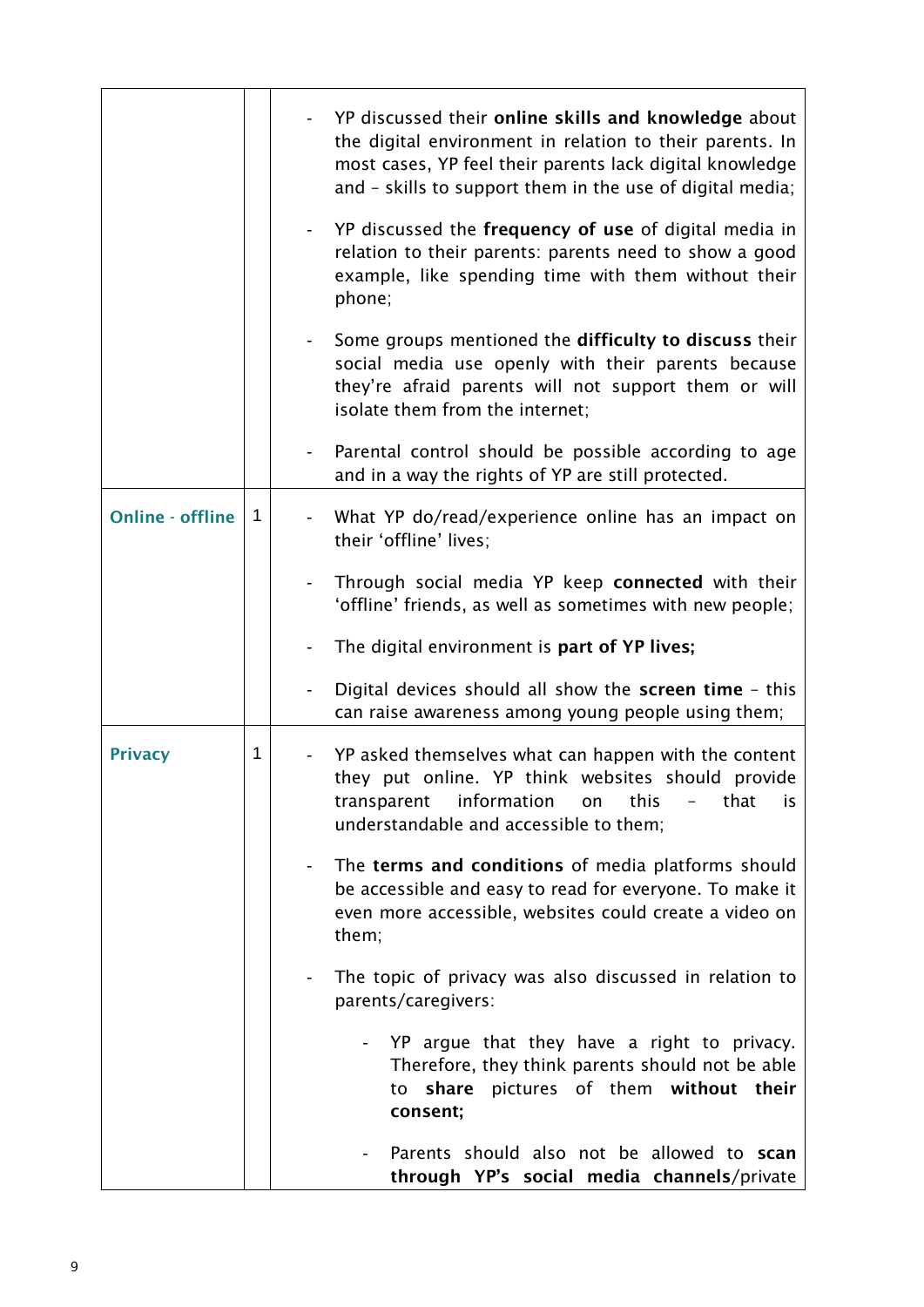|                                                |   | chat – unless parents are concerned about<br>children's safety.                                                                                          |
|------------------------------------------------|---|----------------------------------------------------------------------------------------------------------------------------------------------------------|
| <b>Accessibility</b><br>digital<br>of<br>media | 3 | Some groups talked about the right to digital media<br>and internet for everybody, for example:<br>- Internet should also be available for <b>poorer</b> |
|                                                |   | people;                                                                                                                                                  |
|                                                |   | Digital media and internet should also be<br>accessible to disabled people.                                                                              |

The following topics were only (briefly**) discussed** in **one or two groups**: the future of artificial intelligence; the damage digital media can cause to our eyes, ears and nerve system; the existence of influencers in the digital environment.

# <span id="page-9-0"></span>**2.3. Strengths/advantages of the digital environment**

The most prominent strengths and advantages of the digital environment discussed by children and young people during the participatory trajectories were:

- The possibility of **gathering information on everyday-life** (trains, shopping, school assignments, etc.);
- **Connectivity**: keeping in touch with family and friends;
- **Civic advantages** (fundraising for charities, learning about social issues, freedom of expression, etc.).

# <span id="page-9-1"></span>**2.4. Challenges of the digital environment**

The most prominent challenges of the digital environment discussed by children and young people during the participatory trajectories were;

- **Knowledge** on the digital environment in general: YP want to have more knowledge on how to use digital media and on their rights in the digital environment, on the possibilities and risks of social media;
- **Online privacy** and knowledge about this. To what extent can we control what happens with the content that we upload? Where can we find this information?
- The **negative impact** social media can have on **mental health** and the selfimage of YP. Tracking online hate speech and online bullying is important here;
- Being able to **identify and dismiss fake news / reliable information** due to the huge amount of available news and information on the Internet.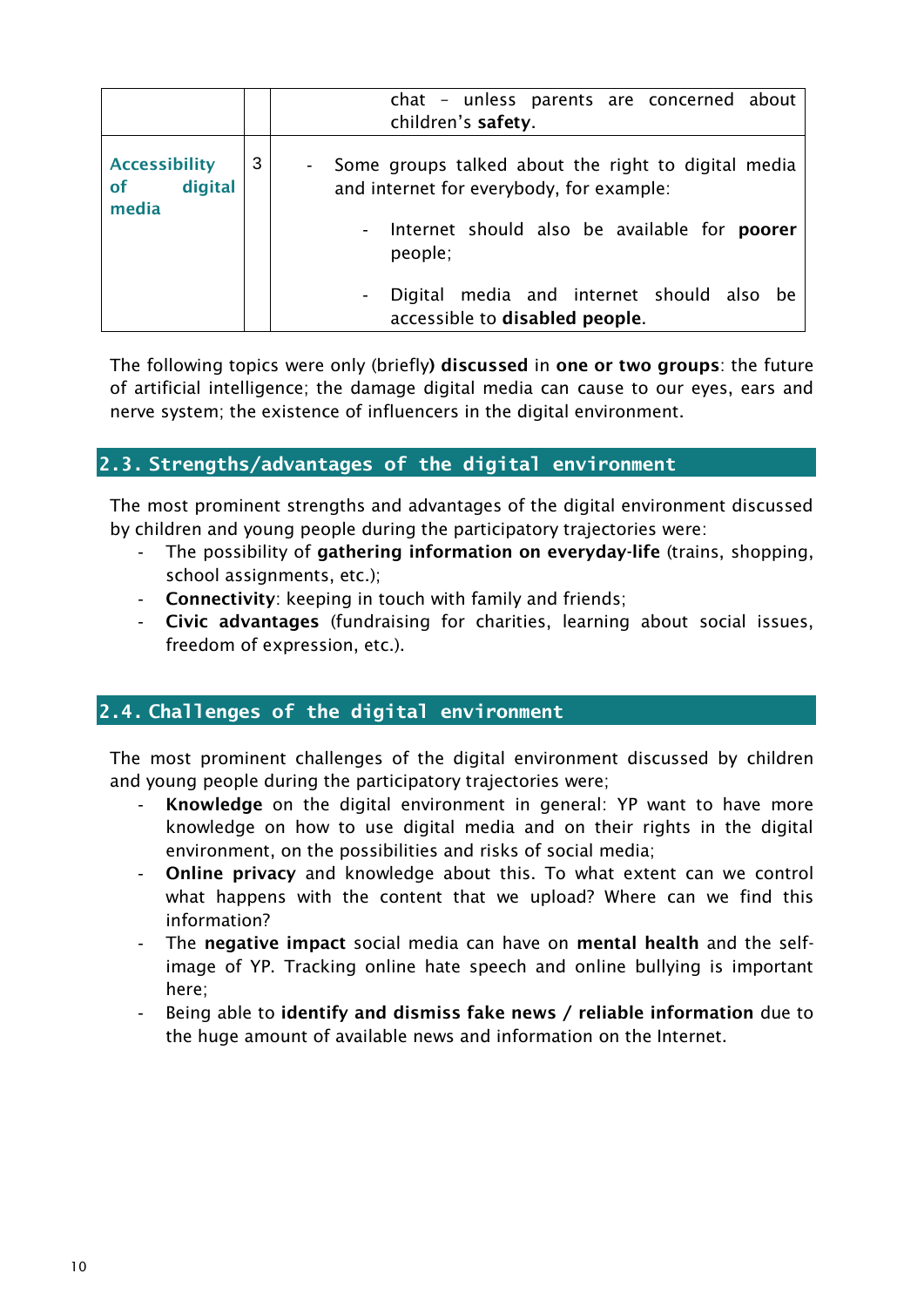### <span id="page-10-0"></span>**3. ENYA 2019 Forum**

During a group debate on the second day of the ENYA 2019 Forum, children and young people selected four themes that were the most important to them when talking about their rights in the digital environment – based on the discussions and workshops that were held the day before. These themes were: (A) Privacy, (B) Education, (C) the risks and challenges - and (4) the opportunities of the digital environment. They were divided into four groups to draft recommendations on these topics. Eight ombudspersons for Children joined the different groups and supported the children and young people by asking them additional questions and providing them with extra information. After that, a big group debate was held to discuss all of the recommendations. Children and young people were also able to add written comments to the recommendations.

Some of the recommendations children and young people drafted are a clear example of how the digital environment is omnipresent in their lives. Children and young people often propose the development of new apps to counter nowadays challenges in the digital environment.

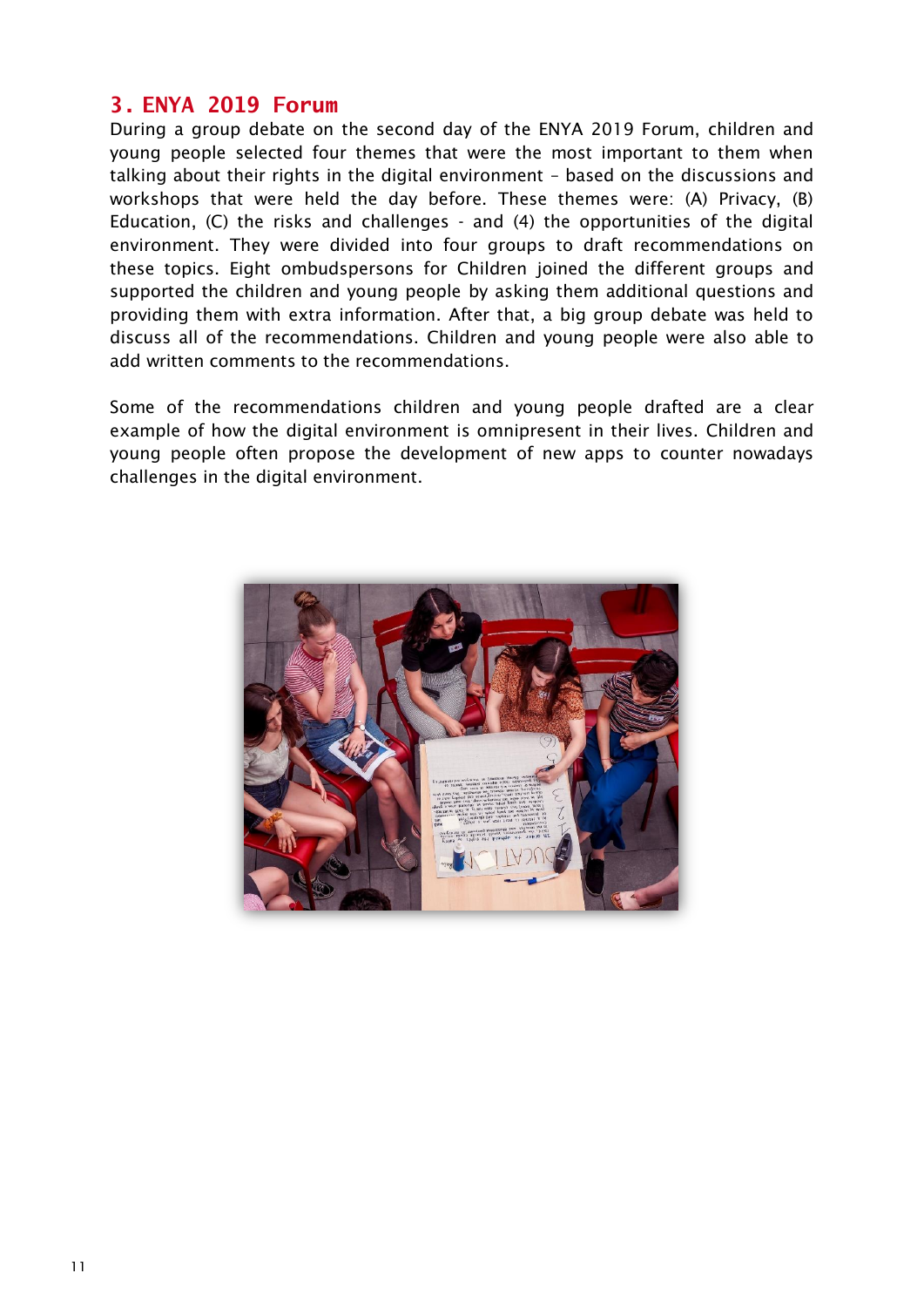#### <span id="page-11-0"></span>**3.1. Recommendations of Children and young people**

#### <span id="page-11-1"></span>**A. Privacy**

- 1. Schools, parents/guardians, the media and peers have to educate children and young people and their parents/guardians on online privacy.
- 2. There needs to be more awareness on oversharing amongst young people and parents/guardians. Parents/guardians should also be aware of the privacy rights of their children: they should not post pictures of them online without their consent.
- 3. It should be made mandatory for (social) media companies to ask people for their consent prior to their private content (pictures, information, etc.) being published online by others. In addition, social media platforms should have an accessible and reliable reporting system.
- 4. (Social) media companies should take responsibility of the personal information that children and young people provide. They should not be allowed to use it for commercial purposes without young people's consent.
- 5. Europe should make it mandatory for companies to have terms and conditions that are accessible, easily read and understood by people of all ages.
- 6. National Governments should be encouraged to provide accessible information to highlight the most important information and terms and conditions of the digital environment and to raise awareness of young people's rights in the digital area. (They can do this for example through a website).

#### <span id="page-11-2"></span>**B. Education**

- 1. In order to uphold the rights of every child, Governments should provide equal access to the internet and to educational platforms in the digital environment.
- 2. There should be specific provisions for teachers and educators on the main issues faced by children and young people in the digital environment. This ensures the opportunity for all children and young people to seek help.
- 3. Children and young people should be educated from younger ages on social media and technical usage. This education could involve dealing with online hate speech; misinformation and it should provide children and young people with critical thinking skills to distinguish real and trustworthy information from fake information.
- 4. Governments should implement different sources of information (in formal and informal ways) on the digital environment for children and young people as well as for their parents, guardians and teachers.
- 5. There should be promotion of sexual education involving the digital environment (for example on gender, on the risks of sexting, etc.) to promote online respect and sexual awareness. This should aim to create acceptance and understanding of diversity.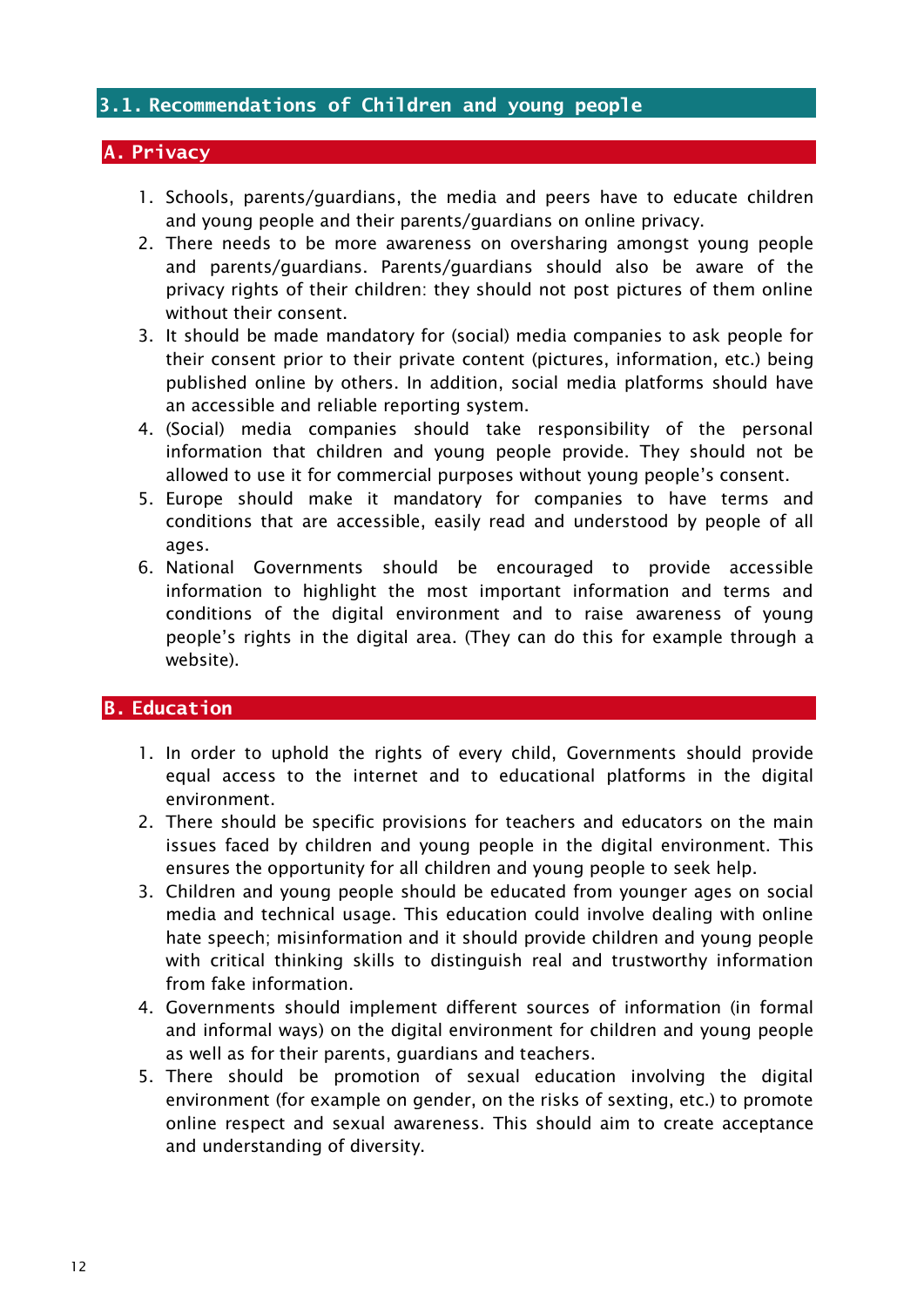#### <span id="page-12-0"></span>**C. Risks and challenges of the digital environment**

- 1. Children and young people should be able to get personal support from a local person if they are experiencing problems online. This person should be assigned by children and young people and can be from a school or a local youth organization. Children and young people should be able to trust this person fully. This person should be trained and should receive ongoing training in supporting children and young people. This person can have lived experience.
- 2. In situations of online bullying or sexting it is important that both the victim and the perpetrator get support. In addition, it is important to focus on prevention rather than punishment. Creating a friendly and safe atmosphere within schools for example can prevent online bullying from happening.
- 3. "Don't do it" attitudes towards sexting in education are ineffective and ignore the realities that children and young people nowadays live in. Schools should address the topic of sexting/sharing nudes in courses on sexuality or digital media. Adults (parents, teachers…) should also receive this education so that they can support children and young people to the best of their abilities in dealing with nudes, online hate speech etc.
- 4. Children and young people should have the right to talk about sexting and online bullying in a confidential environment without their parents/guardians being told. A system of peer support needs to be established so that children and young people can support each other if someone faces online difficulties.
- 5. Fake news is a concern for children and young people and can put them at risk. Creating an app or website that can fact-check news can help children and young people to spot fake news.

#### <span id="page-12-1"></span>**D. Participation and opportunities**

- 1. The digital environment should be accessible to everyone. All (young) people should have access to digital technology, including free Wi-Fi. Special attention needs to be payed to the accessibility of the digital environment for children with specific needs (children with disabilities, children separated from their parents, children on the move, children in alternative care, children in poverty, etc.).
- 2. An app should be developed to help children and young people to learn about Human Rights and Children's Rights in a fun and accessible way.
- 3. A general app to protect the privacy of children and young people should be developed. This app has to provide trustworthy information and a complaint mechanism regarding privacy issues.
- 4. Children and Young People should always be involved when Governments make decisions and laws that affect them. Governments can include children and young people in decision making processes through online participation.